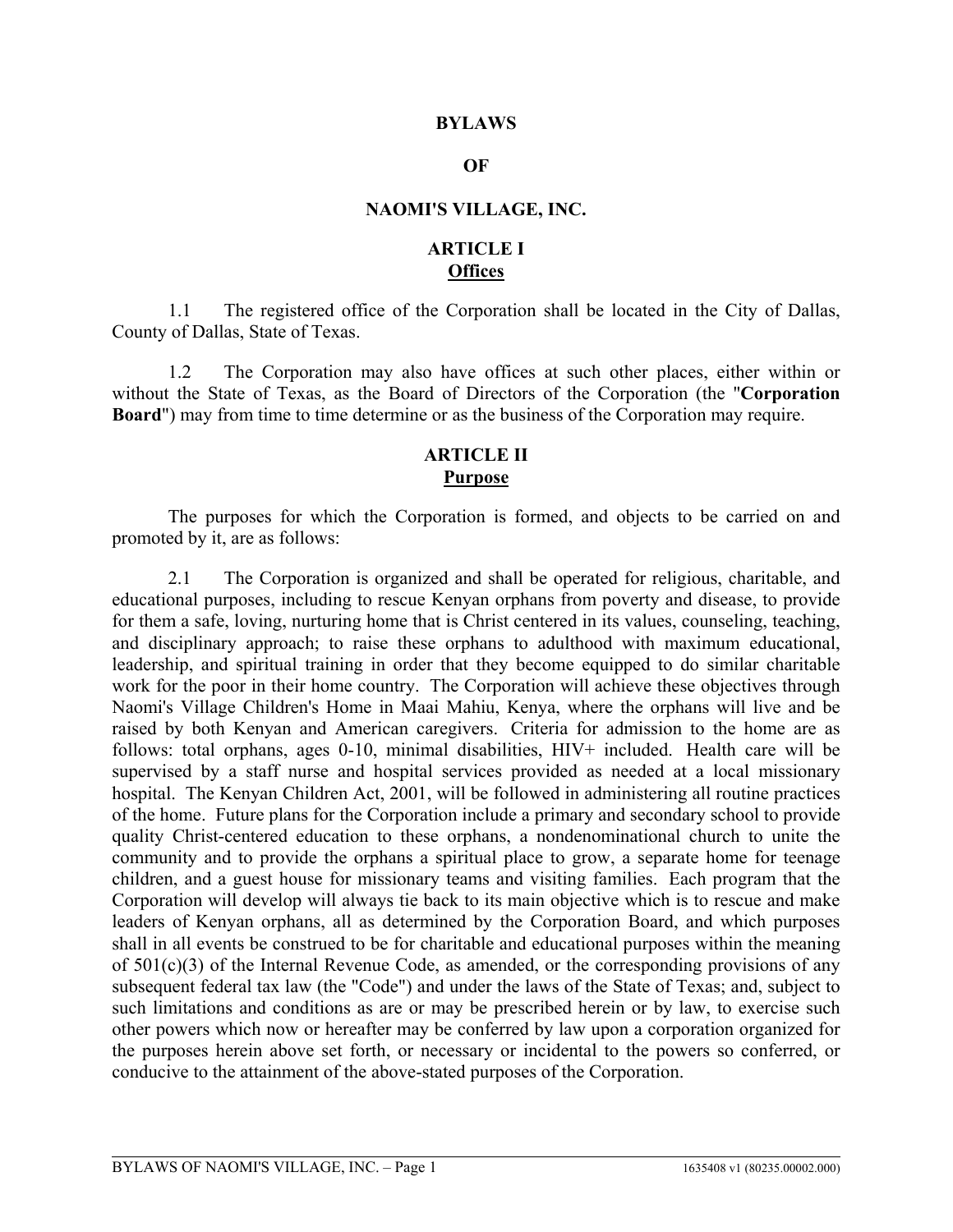2.2 The Corporation is irrevocably dedicated to, and operated exclusively for, nonprofit purposes and no part of the income or assets of the Corporation shall be distributed to, nor inure to the benefit of, any individual.

## **ARTICLE III Members**

3.1 The Corporation shall have no "members" as that term is used in Chapter 22 of the Texas Business Organizations Code, as it may hereafter be amended, restated or codified (the "**TBOC**").

3.2 Notwithstanding Section 3.1, the Corporation may use the word "members" to describe persons having such status and privileges as may he prescribed herein or as determined by the Corporation Board. Except as expressly provided herein, such members shall have no voting rights or other legal or equitable right in the Corporation.

### **ARTICLE IV Directors**

4.1 The affairs of the Corporation shall be managed by the Corporation Board in accordance with these bylaws, the TBOC and the Corporation's Certificate of Formation, in each case as amended from time to time.

### 4.2

(a) The number of directors of the Corporation shall be five (5), or such other number as determined from time to time by resolution of the Corporation Board or as stated in the Corporation's Certificate of Formation; provided, in all events the Corporation shall have no fewer than four (4) directors.

(b) Each director shall hold office for a term of one (1) year, and shall serve until the end of his or her term of office and until his or her successor is elected and qualified or, if earlier, until his or her death, resignation, retirement, disqualification or removal from office. Directors need not be residents of the State of Texas.

(c) The number of directors may be increased or decreased from time to time by the Corporation Board, but no decrease shall have the effect of shortening the term of any incumbent director.

4.3 Until the first meeting for electing the directors occurs, the initial Corporation Board shall consist of the persons listed in the Certificate of Formation as constituting the initial Corporation Board. Directors shall be elected annually at the annual meeting of the Corporation Board by the then-current directors. Each director shall hold office until his successor shall have been duly elected or until his death or until he shall resign or shall have been removed.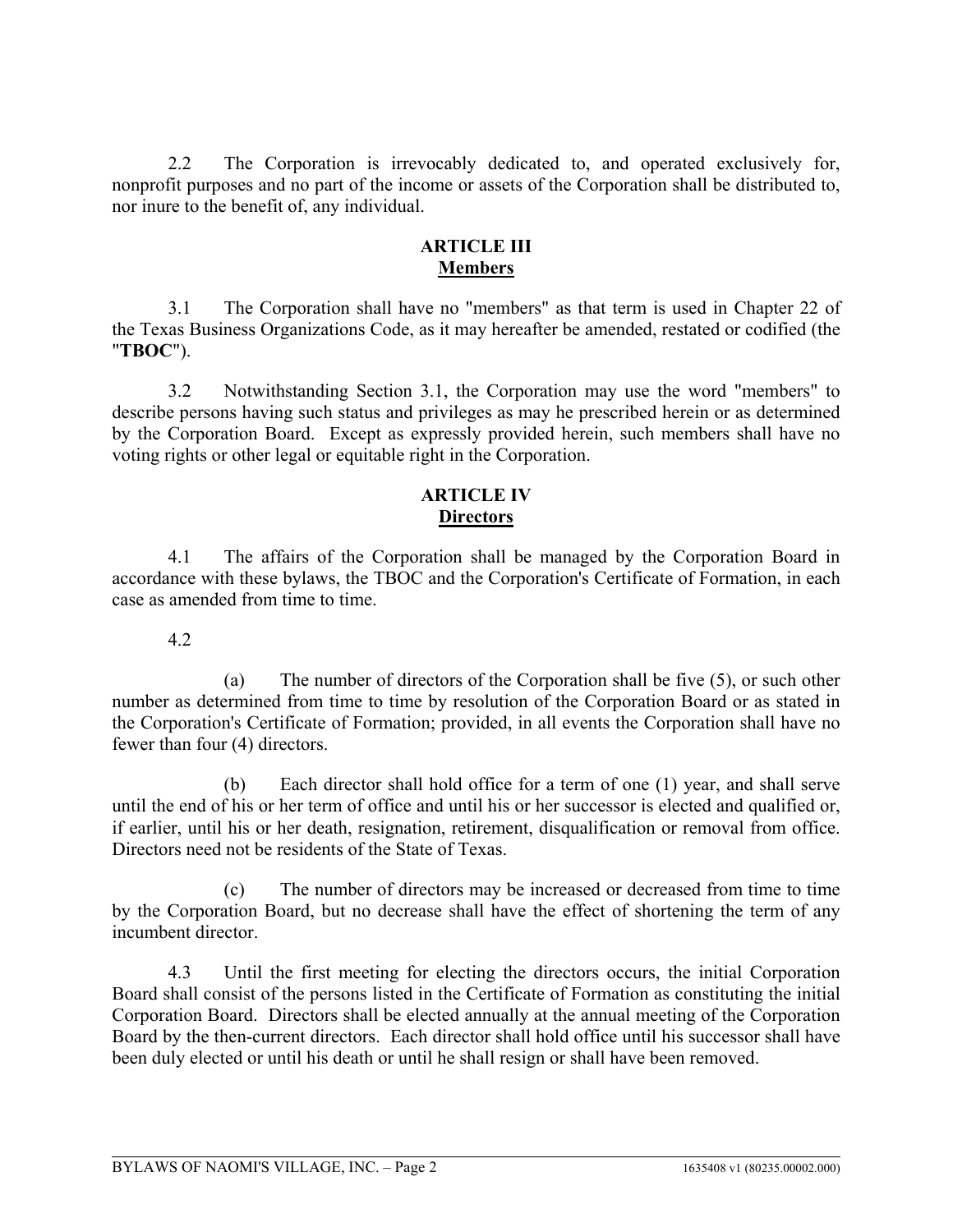4.4 A director may by removed by the Corporation Board, with or without cause, but such removal shall be without prejudice to the contractual rights, if any, of the director so removed.

4.5 A director may resign at any time by delivering written notice thereof to the President or Secretary. Any such resignation shall be effective, upon delivery unless such notice specifies a later date.

## 4.6

(a) Vacancies in the Corporation Board shall exist if any of the following events occurs: (1) a director dies, resigns or is removed from office; (2) the authorized number of directors is increased; or (3) a director's term of office ends in accordance with Section 4.2(b). The Corporation Board may declare vacant the office of a director in either of the following cases: (a) if he or she is adjudged incompetent by an order of court, or finally convicted of a felony; or (b) if within sixty (60) days after notice of his or her appointment, he or she does not accept the office either in writing or by attending a meeting of the Corporation Board.

(b) Any vacancy occurring in a director position on the Corporation Board shall be filled by majority vote of the other directors of the Corporation serving at the time.

(c) A director appointed to fill a vacancy that exists for any reason other than the end of his or her predecessor's term of office, or the creation of a new director position, shall be appointed to the unexpired term of his or her predecessor in office.

4.7 Directors will discharge their duties, including any duties as committee members, in good faith, with ordinary care, and in a manner they reasonably believe to be in the Corporation's best interest. In this context, the term "ordinary care" means the care that ordinarily prudent persons in similar positions would exercise under similar circumstances. In discharging any duty imposed or power conferred on directors, directors may, in good faith, rely on information, opinions, reports, or statements, including financial statements and other financial data, concerning the Corporation or another person that has been prepared or presented by a variety of persons, including officers and employees of the Corporation, professional advisors or experts such as accountants or legal counsel. A director is not relying in good faith if he or she has knowledge, concerning a matter in question that renders reliance unwarranted.

# **Meetings of the Board of Directors**

4.8 Meetings of the Corporation Board, regular or special, may be held either within or outside of the State of Texas. Any regular or special meeting is valid, wherever held, if held on written consent signed by a sufficient number of the members of the Corporation Board as would be necessary to hold that meeting if all of the members of the Corporation Board were present and voted, given either before or after the meeting and filed with the secretary of the Corporation.

4.9 A regular annual meeting of the Corporation Board shall be held on the last day of January that is not a weekend day or holiday in each year, at such place as shall be fixed by notice from the chairman of the board, president or secretary, and no notice of such meeting shall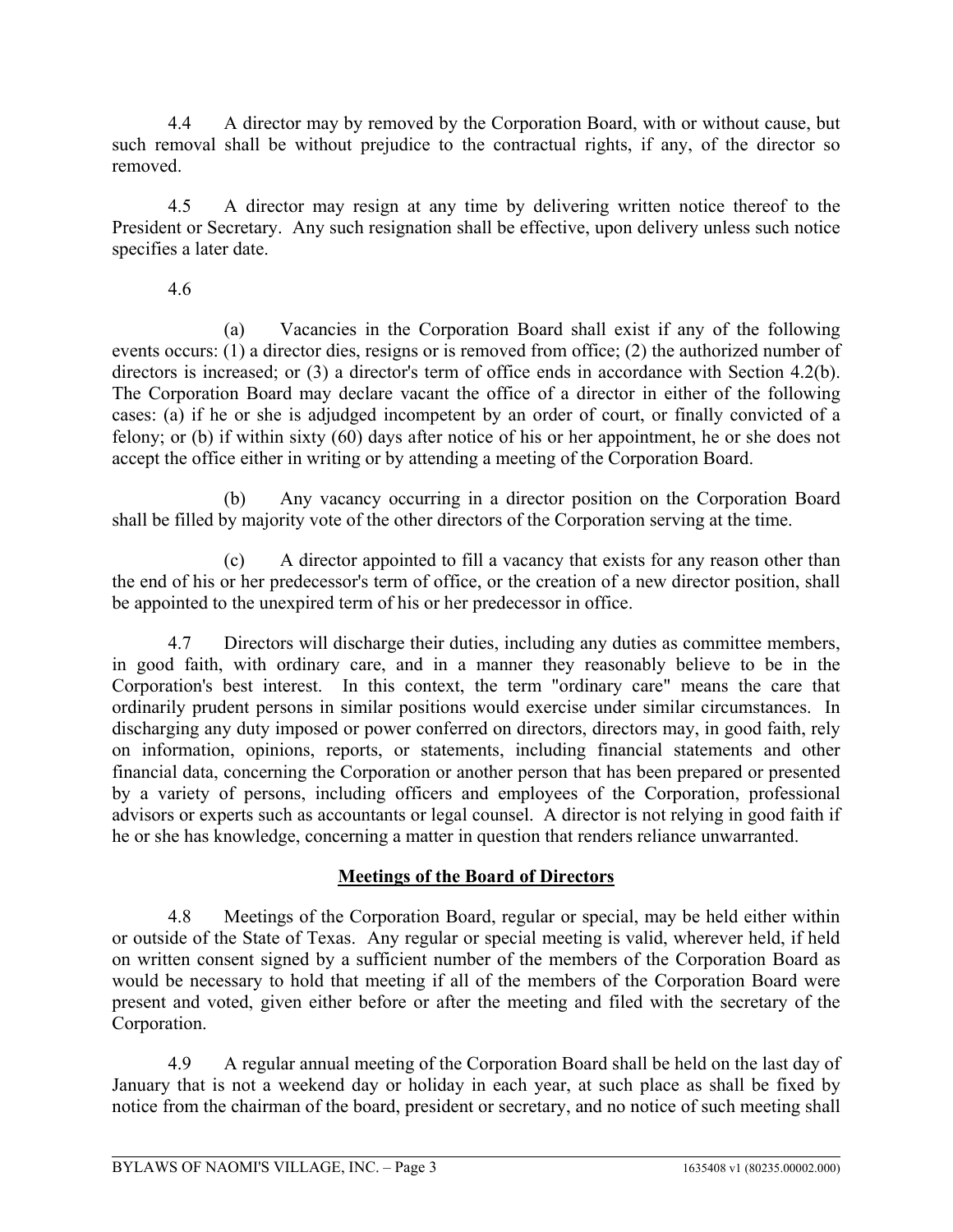be necessary to the newly appointed directors in order legally to constitute the meeting, provided a quorum shall be present. In the event of the failure to fix the time and place of such regular annual meeting of the newly elected Corporation Board, or in the event such meeting is not held at the time and place so fixed, the meeting may be held at such time and place as shall be specified in a notice given as hereinafter provided for special meetings of the Corporation Board, or as shall be specified in a written waiver signed by all of the directors.

4.10 Except as otherwise provided in Section 4.6, regular meetings of the Corporation Board may be held at such time and at such place as specified in a notice given as hereinafter provided for special meetings of the Corporation Board, or as shall be specified in a written waiver signed by all of the directors.

4.11 Special meetings of the Corporation Board may be called by the Chairman of the Board or President, and shall be called by the Secretary on the written request of any one of the Chairman of the Board, the President or at least two (2) directors. Written notice of special meetings of the Corporation Board shall be given personally, or sent by mail or by other form of written communication (including E-mail or telecopies), to each director at least seven (7) days before the date of the meetings. Except as set forth in Article VIII hereof; neither the business to be transacted at, nor the purpose of, any regular or special meeting of the Corporation Board need be specified in the notice or waiver of notice of such meeting.

4.12 A majority of the authorized number of directors shall constitute a quorum for the transaction of business, and the act of the majority of the directors present, in person or by proxy, at a meeting duly held at which a quorum is present shall be the act of the Corporation Board, unless a greater number is required by law or the Certificate of Formation or as otherwise set forth in these bylaws. Each director present at a meeting will be deemed to have assented to any action taken at the meeting, unless his or her dissent to the action is entered in the minutes of the meeting, or unless the director shall file his or her written dissent thereto with the secretary of the meeting or shall forward such dissent by certified mail to the secretary of the Corporation promptly after such meeting. If a quorum shall not be present at any meeting of the Corporation Board, the directors then present may adjourn the meeting from time to time, without notice other than announcement at the meeting, until a quorum shall be present. At such time and place at which a quorum shall be present, any business may be transacted which might have been transacted at the meeting as originally notified and called.

4.13 At all meetings of directors, a director may vote by proxy executed in writing by the director or by his duly authorized attorney in fact. Such proxy shall be filed with the Secretary before or at the time of the meeting. Any such proxy shall expire three months after the date of execution and shall be revocable unless otherwise provided in the proxy or made irrevocable by law.

4.14 Any action required or permitted to be taken at a meeting of the Corporation Board or any committee thereof may be taken without a meeting if a consent in writing, setting forth the action taken, is signed by a sufficient number of the members of the Corporation Board or the committee, as the case may be, as would be necessary to take that action at a meeting at which all of the members of the Corporation Board or such committee, as the case may be, were present and voted. Prompt notice of the taking of any action by directors or a committee without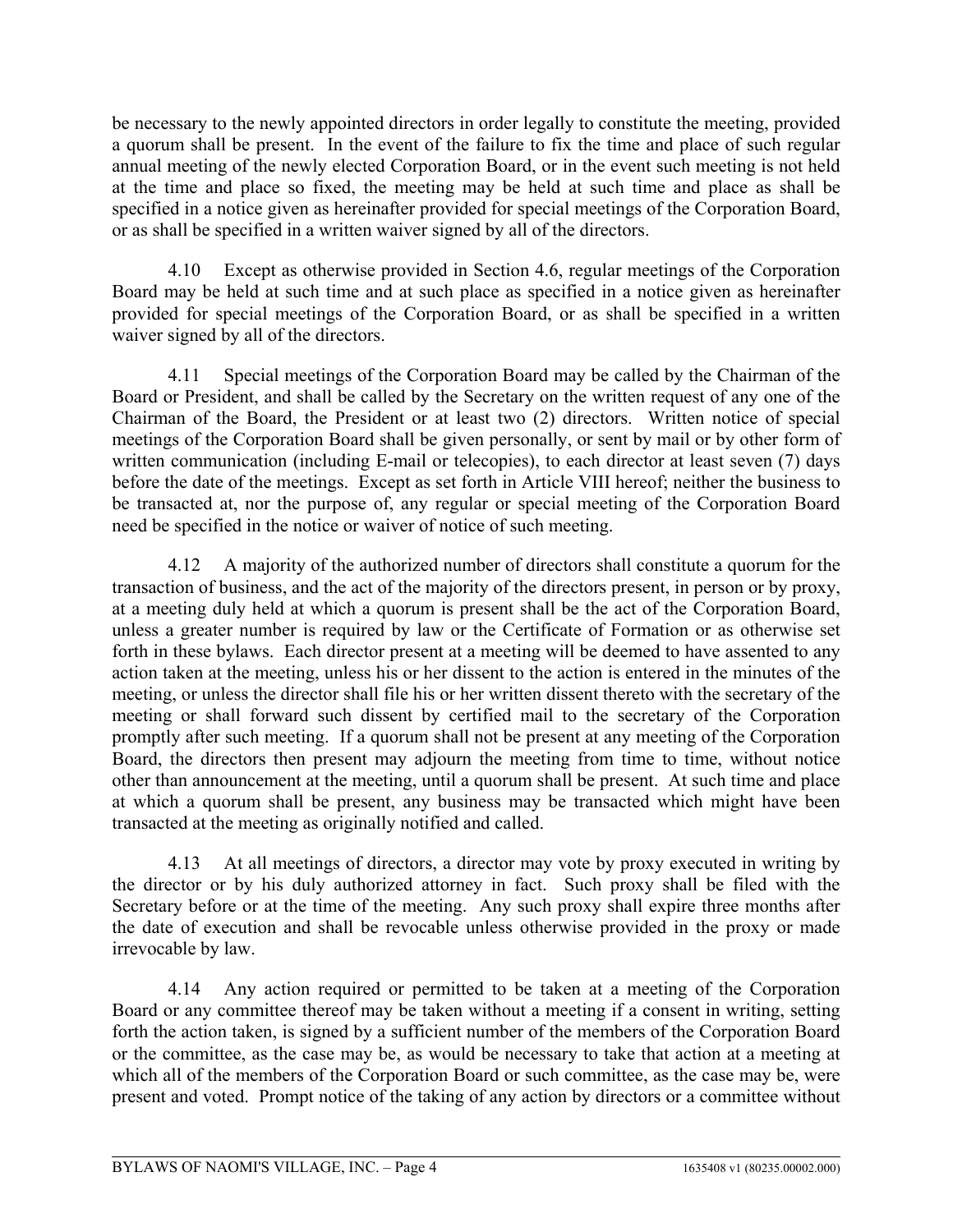a meeting by less than unanimous written consent shall be given to all directors or committee members who did not consent in writing to the action.

4.15 Subject to the provisions required or permitted by the TBOC and these bylaws for notice of meetings, members of the Corporation Board or of any committee designated by the Corporation Board may participate in a meeting by means of remote communications equipment if: (a) each person entitled to participate in the meeting consents to the meeting being held by means of that system; and (b) such system provides access to the meeting in a manner or using a method by which each person participating in the meeting can communicate concurrently with each other participant. Participation in a meeting pursuant to this Section 4.15 shall constitute presence in person at such meeting, except where a person participates in a meeting for the express purpose of objecting to the transaction of any business on the ground that the meeting is not lawfully called or convened.

4.16 An e-mail, telegram, telex, cablegram or similar transmission by the director or his duly authorized attorney in fact, or a photographic, photostatic, facsimile or similar reproduction of a writing executed by the director or his duly authorized attorney in fact shall be treated as an execution in writing for purposes of these bylaws if, but only if the transmission is clearly intended to be treated as an execution in writing.

#### **Committees of Directors**

4.17 The Corporation Board, by resolution adopted by a majority of the entire board, may designate from among its members one or more committees, each of which, to the extent provided in such resolution, shall have and may exercise all of the authority of the Corporation Board, except that no such committee shall have the authority of the Corporation Board in reference to: amending the Certificate of Formation; approving a plan of merger or a plan of consolidation with another corporation; authorizing the sale, lease or exchange of all or substantially all of the property and assets of the Corporation otherwise than in the usual and regular course of its business; authorizing a voluntary dissolution of the Corporation or a revocation thereof; adopting a plan for the distribution of the assets of the Corporation; amending, altering or repealing the bylaws of the Corporation or adopting new bylaws of the Corporation; filling vacancies in the Corporation Board or any such committee; filling any directorship to be filled by reason of an increase in the number of directors; electing or removing officers of the Corporation or members of any such committee; fixing the compensation of any member of such committee; altering or repealing any resolution of the Corporation Board that, by its terms, provides that it shall not be so amendable or repealable; or taking any action outside the scope of authority delegated to it by the Corporation Board. Vacancies in the membership of any such committee shall be filled by the Corporation Board at a regular or special meeting thereof. Any such committee shall keep regular minutes of its proceedings and report the same to the Corporation Board when required. The designation of a committee of the Corporation Board and the delegation thereto of authority shall not operate to relieve the Corporation Board, or any member thereof, of any responsibility imposed by law. Each director shall be deemed to have assented to any action of a committee, unless he or she shall, within seven (7) days after receiving actual or constructive notice of such action, deliver his or her written dissent thereto to the Secretary of the Corporation. Members of any such committee shall serve at the pleasure of the Corporation Board.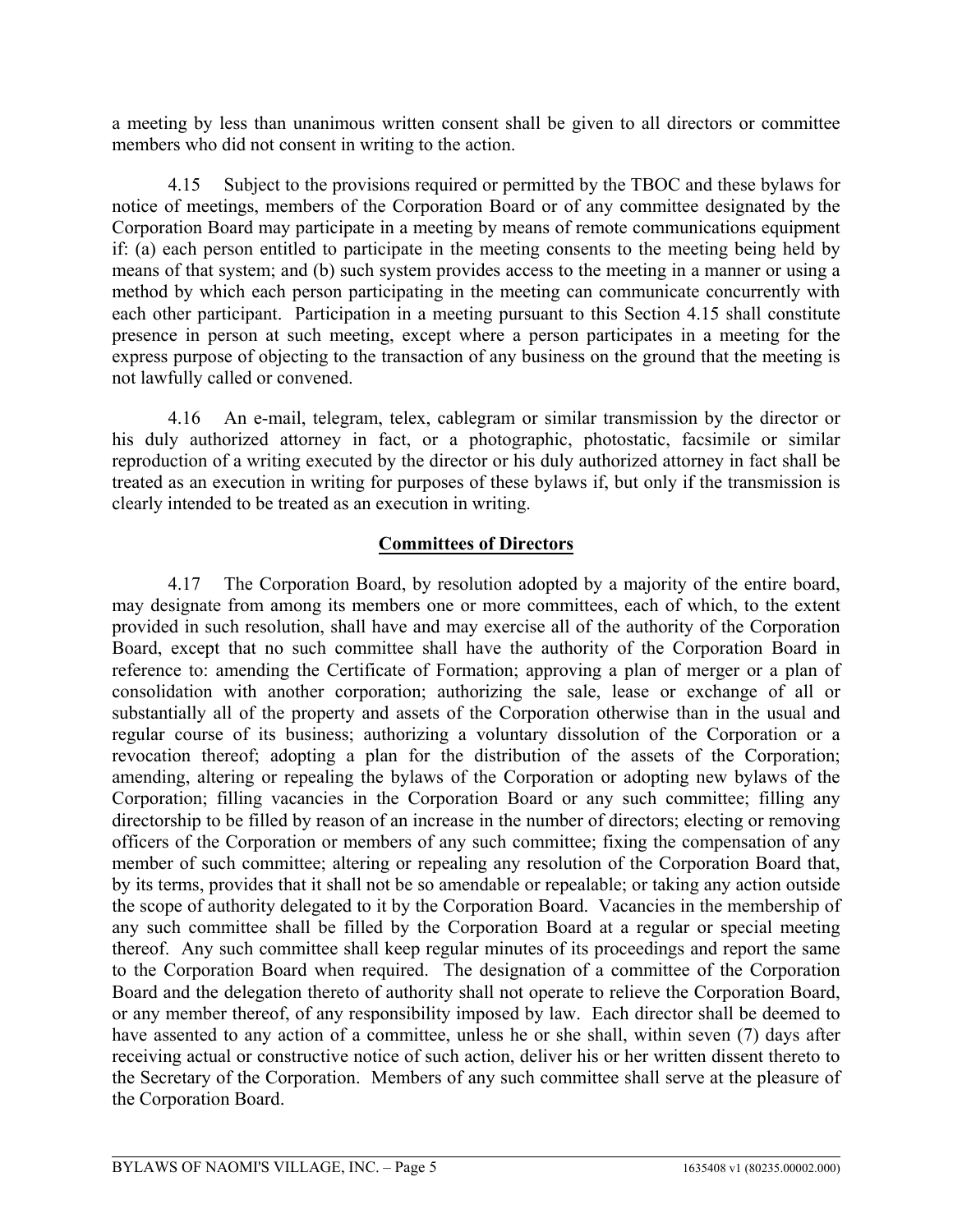### **Compensation of Directors**

4.18 The directors may be paid their expenses, if any, of attendance at each meeting of the Corporation Board, in amounts approved by the Corporation Board and that satisfy the guidelines, if any, for such expenses as promulgated by the Corporation Board from time to time. Directors as such shall not receive any compensation for their services, but nothing herein shall be construed to preclude any director from serving the Corporation in any other capacity and receiving compensation therefor. Members of special or standing committees may be paid their expenses, if any, of attendance at committee meetings.

#### **Chairman of the Board**

4.19 The Corporation Board may, in its discretion, by the affirmative vote of a majority of the entire Corporation Board, choose a Chairman of the Corporation Board (the "**Chairman of the Board**") who shall preside at meetings of the directors and shall be an ex officio member of all standing committees. The Chairman of the Board shall have such other powers and shall perform such other duties as shall be designated by the Corporation Board. The Chairman of the Board shall be a member of the Corporation Board. The Chairman of the Board shall serve until his or her successor is chosen and qualified, but may be removed at any time by the affirmative vote of a majority of the entire Corporation Board.

#### **Restrictions on Disbursements**

4.20 The Corporation Board shall not approve a disbursement of any funds that is not in furtherance of and in accordance with the purposes of the Corporation as described in the Corporation's Certificate of Formation and these bylaws.

### **Investment Policy**

4.21 The Corporation Board, in investing the assets of the Corporation, shall exercise the judgment and care under the circumstances then prevailing that persons of ordinary prudence, discretion and intelligence exercise in the management of their own affairs, not in regard to speculation but in regard to the permanent disposition of their funds, considering the probable income from as well as the probable increase in value and safety of their capital. In determining whether an investment decision is prudent, such determination shall be made taking into consideration the investment of all of the assets of the Corporation over which the Corporation Board exercises management and control, rather than a consideration as to the prudence of the single investment.

4.22 Directors may select advisors and delegate duties and responsibilities to them, such as the full power to buy or otherwise acquire stocks, bonds, securities, and other investments on the Corporation's behalf; and to sell, transfer, or otherwise dispose of the Corporation's assets and properties at a time and for a consideration that the advisor deems appropriate. The directors have no liability for actions taken or omitted by the advisor if the Corporation Board acts in good faith and with ordinary care in selecting the advisor. The Corporation Board may remove or replace the advisor at any time and without any cause whatsoever.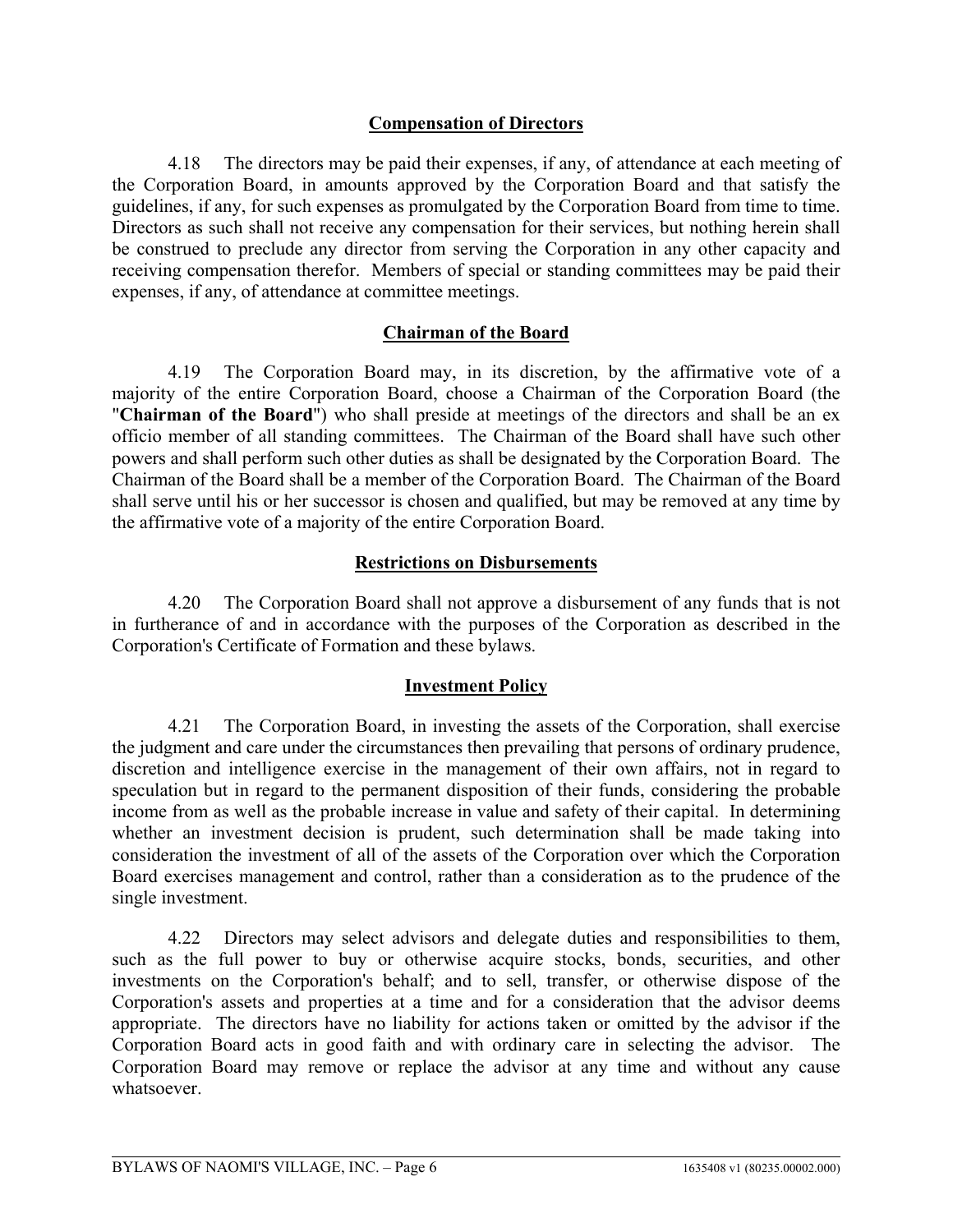## **Standards on Fund-Raising**

4.23 Notwithstanding anything in these bylaws to the contrary, every director and each of their advisors (hereafter called a "**Fundraiser**") shall at all times comply with each of the following standards on fund-raising for the Corporation:

- (i) All representations of fact, description of the financial condition of the Corporation, or narrative about events must be current, complete and accurate. References to past activities or events must be appropriately dated. There must be no material omissions or exaggerations of fact or use of misleading photographs or any other communication which would tend to create a false impression or misunderstanding.
- (ii) Fund-raising appeals must not create unrealistic donor expectations of what a donor's gift will actually accomplish within the limits of the Corporation's purpose.
- (iii) All statements made by the Fundraiser in its fundraising appeals about the use of the gift must be honored by the Corporation. The donor's intent is related both to what was communicated in the appeal and to any donor instructions accompanying the gift.
- (iv) A Fundraiser raising or receiving funds for programs that are not part of the Corporation's present or prospective purpose, but are proper in accordance with its exempt purpose, must either treat them as restricted funds and channel them through an organization that can carry out the donor's intent or return the funds to the donor.
- (v) When dealing with persons regarding commitments on such person's major estate assets, the Fundraiser should encourage such person to use the services of such person's own attorneys, accountants, or other professional advisors.
- (vi) Property or gifts-in-kind received by a person should be acknowledged describing the property or gift accurately *without* a statement of the gift's market value. It is the responsibility of the donor to determine the fair market value of the property for tax purposes. The person may be required to provide additional information for gifts of motor vehicles, boats, and airplanes.

### **ARTICLE V Notices and Requests**

5.1 Notices and requests to directors or officers shall be in writing and delivered personally or by facsimile or electronic transmission, or mailed to the directors or officers at their addresses appearing on the books of the Corporation. Notice or request by mail shall be deemed to be given and received when deposited in the United States mail, addressed to the addressee at his or her address as it appears on the records of the Corporation, with adequate postage thereon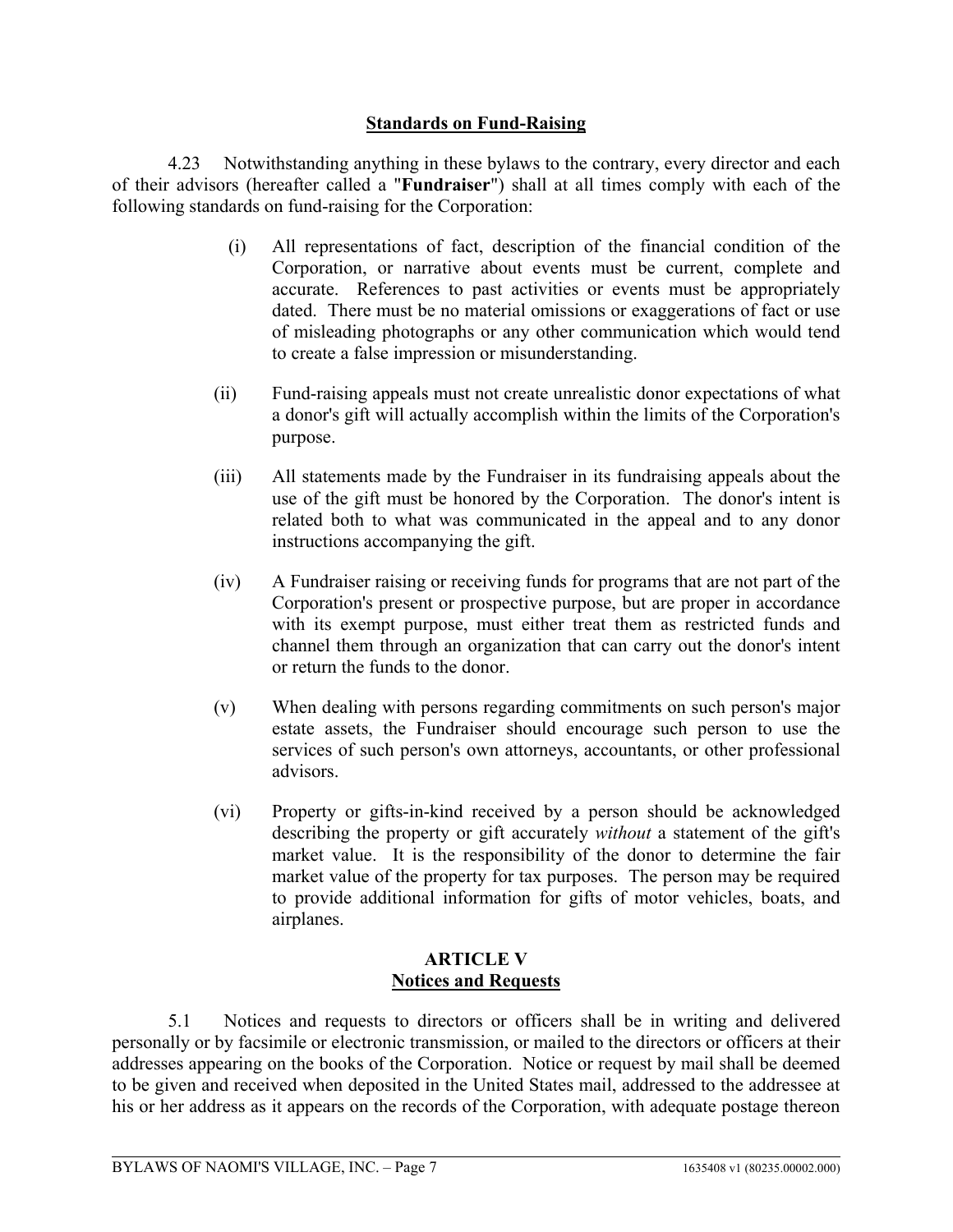prepaid. Notice or request by personal delivery shall be deemed to be given and received at the time when the same shall be actually received by the person to whom it was addressed. Notice by facsimile or electronic message shall be deemed delivered when same shall be transmitted to the recipient's proper number or address provided by recipient and confirmation of successful transmission is received.

5.2 Whenever any notice is required to be given to any director under the provisions of any statute or of the Certificate of Formation or of these bylaws, a waiver thereof in writing signed by the person or persons entitled to such notice, whether before or after the time stated therein, shall be equivalent to the giving of such notice.

5.3 Participation in or attendance of a director at a meeting shall constitute a waiver of notice of such meeting, except where a director participates in or attends a meeting for the express purpose of objecting to the transaction of any business on the ground that the meeting is not lawfully called or convened.

## **ARTICLE VI Officers**

6.1 The officers of the Corporation shall consist of a President and a Secretary, and may also consist of one or more Vice-Presidents, Treasurers and such other officers as may be elected or appointed as provided in Section 6.2. Any two or more offices may be held by the same person, except the offices of President and Secretary.

6.2 At the annual meeting of the directors, the Corporation Board shall choose by majority vote, a President, Secretary and such one or more Vice-Presidents, Treasurers and other officers as it deems appropriate, none of whom need be a member of the Corporation Board.

6.3 Such other officers and assistant officers and agents as may be deemed necessary may be elected or appointed by the Corporation Board to hold office for such period, have such authority and perform such duties as are provided by the bylaws or as the Corporation Board may determine.

6.4 The salaries (if any) of all officers and agents of the Corporation shall be fixed from time to time by the Corporation Board.

6.5 Each officer of the Corporation shall hold office until the end of his or her term of office, or, if earlier, until he or she shall resign or shall be removed from office or otherwise disqualified to serve. Each officer shall hold office for one (1) year and until his or her successor is elected and qualified. Any officer or agent may be removed by the Corporation Board, with or without cause, whenever in its judgment the best interest of the Corporation will be served thereby, but such removal shall be without prejudice to the contract rights, if any, of the person so removed. Any vacancy occurring in any office of the Corporation by death, resignation, removal or otherwise shall be filled by the Corporation Board.

# **The President**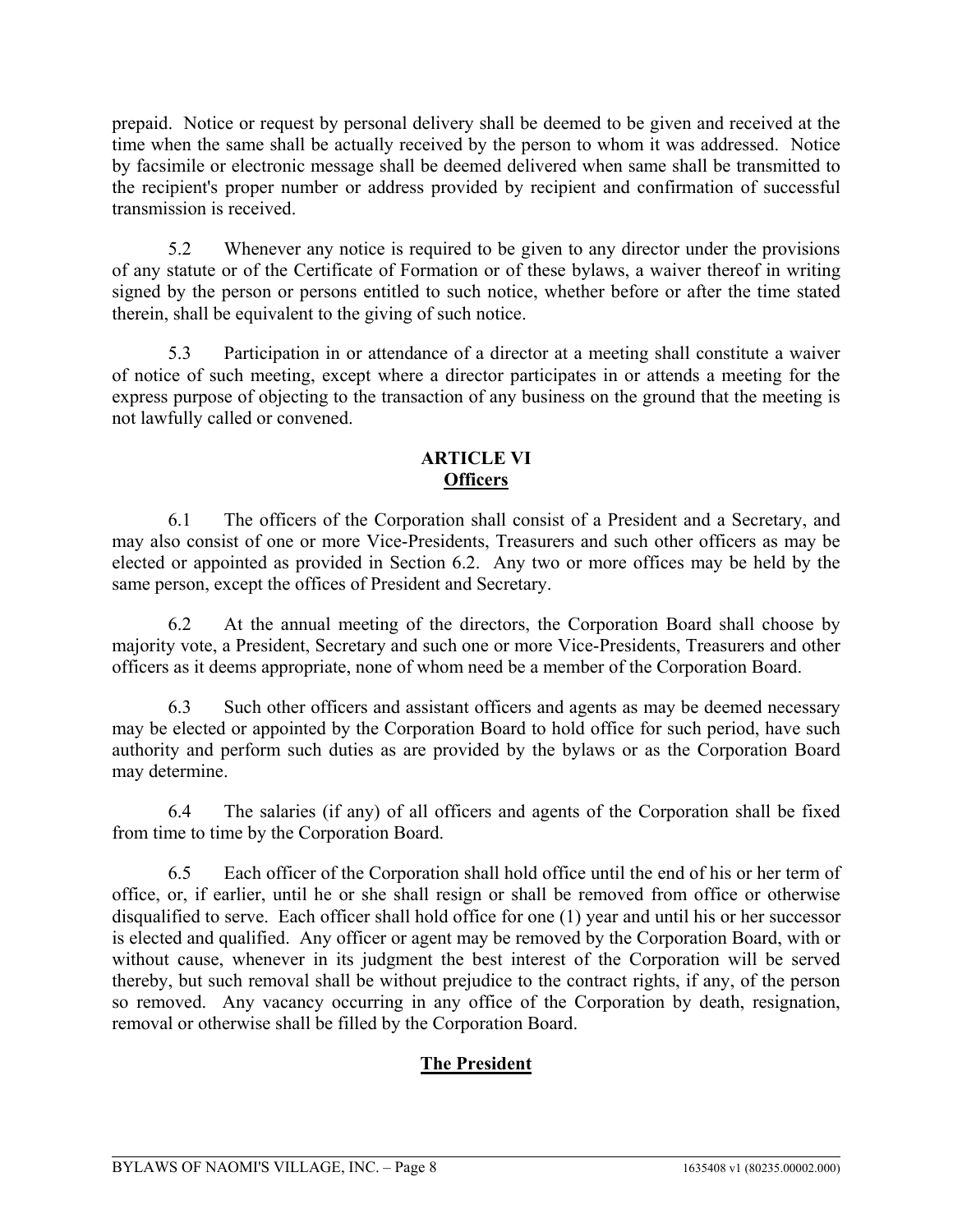6.6 The President shall be the chief executive officer of the Corporation, shall have general and active management of the business of the Corporation and shall see that all orders and resolutions of the Corporation Board are carried into effect. In the absence of the Chairman of the Board or in the event the Corporation Board shall not have designated a Chairman of the Board, the President shall preside at meetings of the Corporation Board.

6.7 The President shall execute bonds, mortgages and other contracts, except where the execution thereof shall be expressly delegated by the Corporation Board to some other officer or agent of the Corporation.

# **The Vice Presidents**

6.8 The Vice-Presidents, in the order of their seniority, or otherwise, as determined by the Corporation Board, shall, in the absence or disability of the President, perform the duties and exercise the powers of the President. They shall perform such other duties and have such other powers as the Corporation Board shall prescribe.

### **The Secretary and Assistant Secretaries**

6.9 The Secretary shall attend all meetings of the Corporation Board and record all the proceedings of the meetings of the Corporation Board in a book to be kept for that purpose and shall perform like duties for the standing committees, when required. The Secretary shall give, or cause to be given, notice of special meetings of the Corporation Board, and shall perform such other duties as may be prescribed by the Corporation Board or President, under whose supervision the Secretary shall serve.

6.10 The Assistant Secretaries, in the order of their seniority, or if there be none, the Treasurer, acting as Assistant Secretary, or otherwise, as determined by the Corporation Board, shall, in the absence or disability of the secretary, perform the duties and exercise the powers of the Secretary. They shall perform such other duties and have such other powers as the Corporation Board may from time to time prescribe.

# **The Treasurer and Assistant Treasurers**

6.11 The Treasurer shall have custody of the corporate funds and securities and shall keep full and accurate accounts of receipts and disbursements in books belonging to the Corporation, maintain the assets of the Corporation in accordance with the investment policy of the Corporation, and shall deposit all moneys and other valuable effects in the name and to the credit of the Corporation in such depositories as may be designated by the Corporation Board in accordance with the investment policy of the Corporation.

6.12 The Treasurer shall disburse the funds of the Corporation as may be ordered by the Corporation Board, in accordance with the stated purposes of the Corporation, taking proper vouchers for such disbursements, and shall render to the President and the Corporation Board at its regular meetings or when the Corporation Board so requires an account of all his or her transactions as Treasurer and of the financial condition of the Corporation. The treasurer shall cause to be prepared required tax returns and related forms and filings.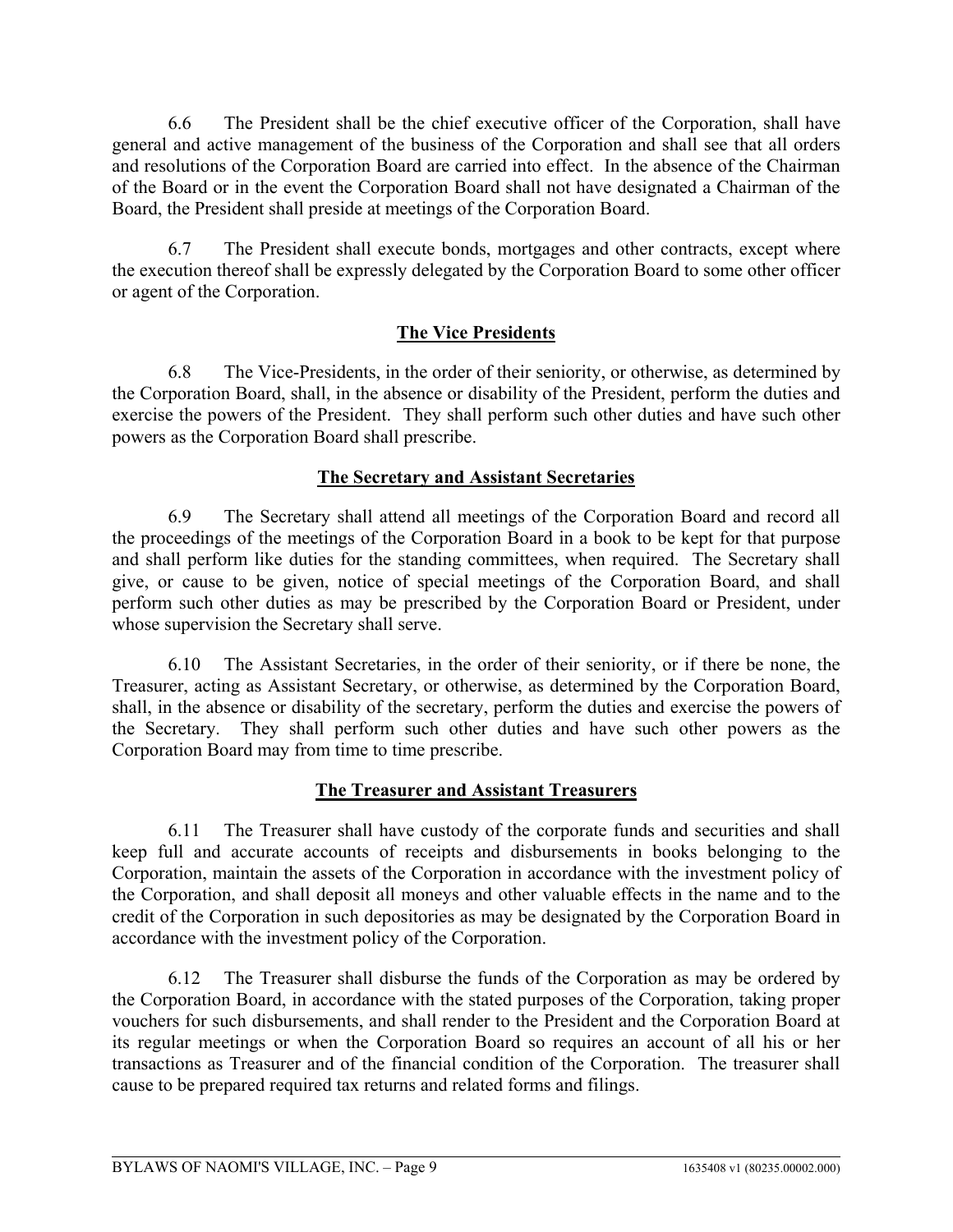6.13 If required by the Corporation Board, the Treasurer shall give the Corporation a bond in such sum and with such surety or sureties as shall be satisfactory to the Corporation Board for the faithful performance of the duties of his or her office and for the restoration to the Corporation, in case of the Treasurer's death, resignation, retirement or removal from office, of all books, papers, vouchers, money and other property of whatever kind in the Treasurer's possession or under his or her control belonging to the Corporation.

6.14 The Assistant Treasurers, in the order of their seniority, or otherwise, as determined by the Corporation Board, or the Secretary acting as Assistant Treasurer shall, in the absence or disability of the Treasurer, perform the duties and exercise the powers of the Treasurer. They shall perform such other duties and have such other powers as the Corporation Board may from time to time prescribe.

# **ARTICLE VII General Provisions**

7.1 The Corporation Board may authorize and the Corporation may make distributions, subject to any restrictions in these bylaws or the Certificate of Formation and limitations set forth in the TBOC. Except as otherwise provided in Section 4.18, the Corporation Board shall make no distribution that inures to the benefit of any member of the Corporation Board or any member of any such director's family. For purposes of this Section 7.1, a director's family shall include his or her spouse, ancestors, children, grandchildren, great- grandchildren and spouses of the director's children, grandchildren or great-grandchildren.

7.2 The Corporation may not make any loan to a director or officer of the Corporation.

7.3 The Corporation Board may make gifts and give charitable contributions in accordance with the stated purposes of the Corporation as set forth in the Certificate of Formation and that are not prohibited by statute, these bylaws, the Certificate of Formation and any requirements for maintaining the Corporation's federal and state tax status.

7.4 The Corporation Board may authorize any officer or officers, or agent or agents of the Corporation, in addition to the officers so authorized by these bylaws, to enter into any contract or execute and deliver any instrument in the name of and on behalf of the Corporation, and such authority may be general or confined to specific instances, including, without limitation, contracts for administrative and other services in furtherance of the exempt purposes of the Corporation.

7.5 All checks, drafts or other orders for payment of money, notes or other evidences of indebtedness issued in the name of the Corporation shall be signed by either the President or Vice-President of the Corporation. All checks, drafts or other orders for payment of money, notes or other evidences of indebtedness payable to the Corporation shall be endorsed by such officer or officers or other person or persons as the Corporation Board may from time to time designate.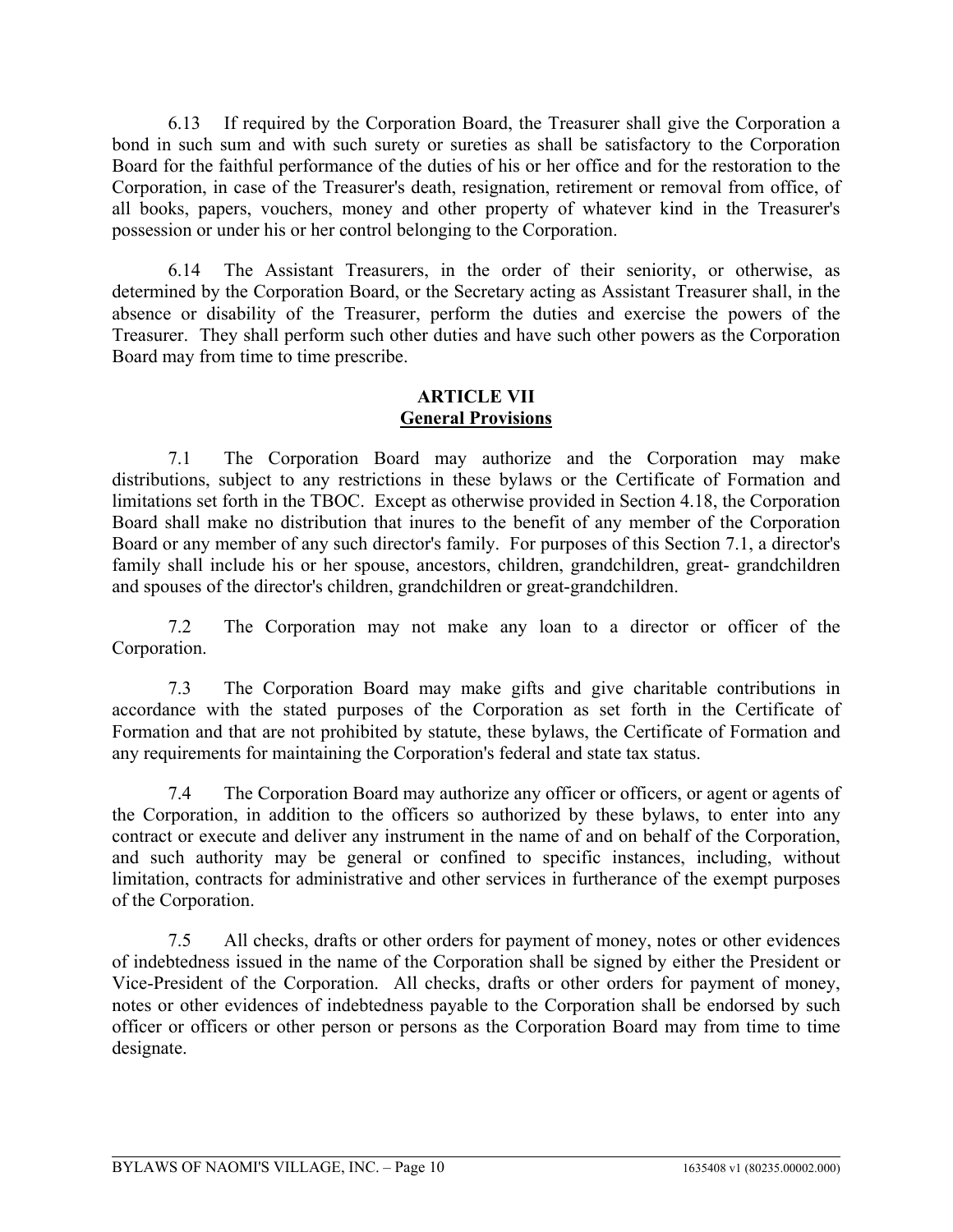7.6 All funds of the Corporation shall be deposited from time to time to the credit of the Corporation in such banks, trust companies or other depositories as the Corporation Board may select.

7.7 The fiscal year of the Corporation shall be fixed by resolution of the Corporation Board.

7.8 The corporate seal, if any, shall have inscribed thereon the name of the Corporation, and be in a form approved by the Corporation Board. The seal may be used by causing it or a facsimile thereof to be impressed or affixed or in any other manner reproduced.

7.9 The Corporation shall keep correct and complete books and records of account and shall also keep at the registered or principal office of the Corporation a record giving the names and addresses of the directors entitled to vote. All books and records of the Corporation may be inspected by any director, or his or her agent, accountant or attorney (at such person's own expense), for any proper purpose at any reasonable time.

#### **ARTICLE VIII Amendment of Bylaws**

These bylaws may be amended or repealed, or new bylaws adopted, only by the affirmative vote of two-thirds (2/3) of all of the members of the entire Corporation Board of the Corporation at the time in question (except with respect to provisions for which a greater affirmative vote is required by the Corporation's Certificate of Formation); provided, no amendment may be made to these bylaws which would alter the Corporation's purposes as stated in the Certificate of Formation, as amended from time to time, or that would cause any benefit, other than reasonable compensation as determined under Section 4.18 or Section 6.4, to inure to any person who has a personal or private interest in the activities of the Corporation. Any proposed amendment to these bylaws must be included in the notice of the meeting at which such amendment is to be considered.

#### **ARTICLE IX Corporate Indemnification**

9.1 As utilized in this Article, the following terms shall have the meanings indicated:

(a) "**Corporation**" includes any domestic or foreign predecessor entity of the Corporation in a merger, conversion, consolidation, or other transaction in which the liabilities of the predecessor are transferred or allocated to the Corporation by operation of law and any other transaction in which the Corporation assumes the liabilities of the predecessor but does not specifically exclude liabilities that are the subject matter of this Article.

(b) "**Director**" or "**director**" means any person who is or was a director of the Corporation and any person who, while a director of the Corporation, is or was serving at the request of the Corporation as a partner, director, officer, venturer, proprietor, trustee, employee, administrator, agent or similar functionary at another foreign or domestic corporation, partnership, limited liability company, joint venture, sole proprietorship, trust, employee benefit plan or other enterprise. A person represents the Corporation at an employee benefit plan if the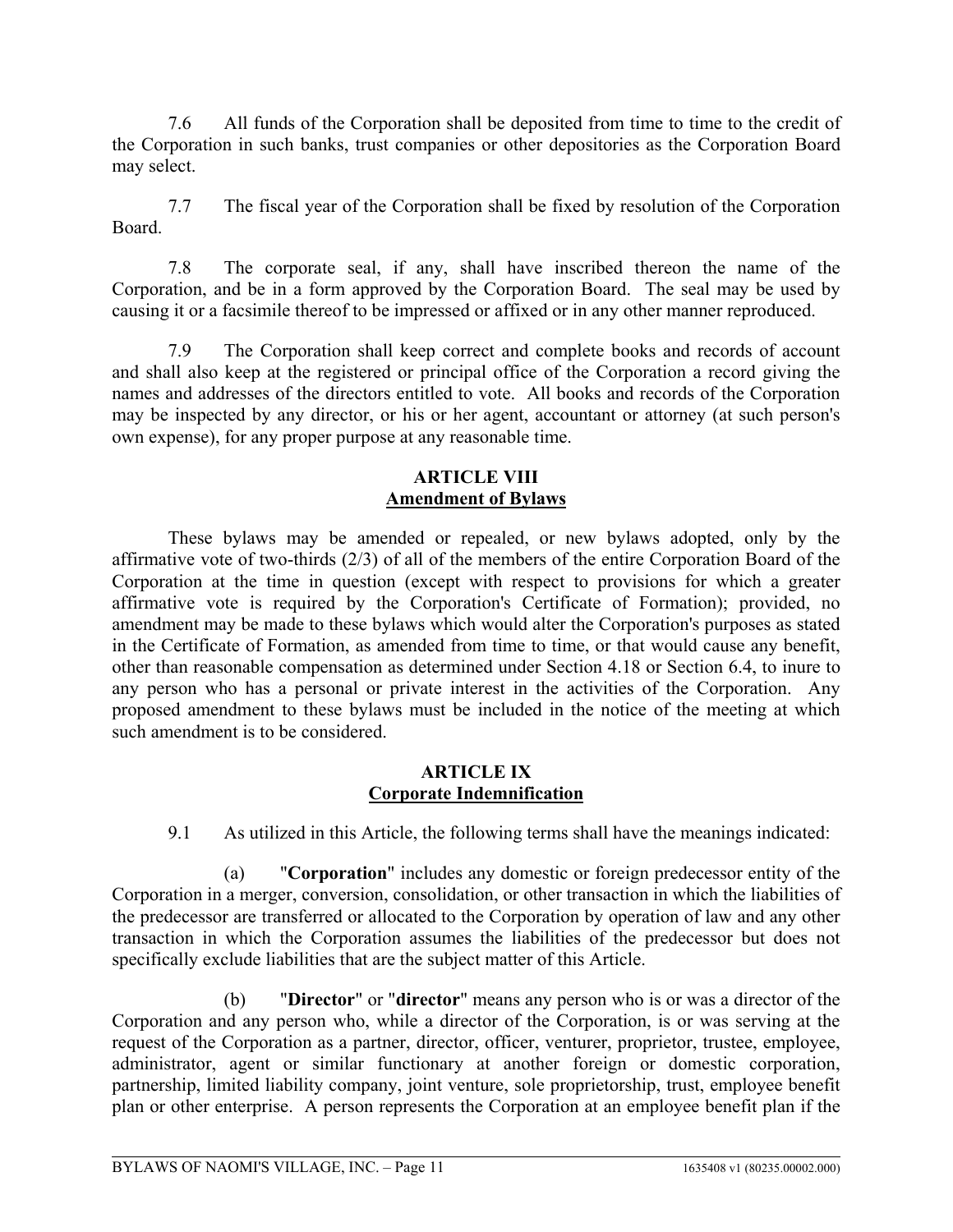performance of the person's official duties to the Corporation also imposes duties on or otherwise involves service by the person to the plan, participants in, or beneficiaries of the plan.

(c) "**Expenses**" or "**expenses**" include court costs and reasonable attorney's

(d) "**Official Capacity**" or "**official capacity**" means (i) when used with respect to a director, the office of director in the Corporation or the exercise of authority by or on behalf of the director under the TBOC or the governing documents of the Corporation, and (ii) when used with respect to a person other than a director, the elective or appointive office in the Corporation held by the officer, or the employment or agency relationship undertaken by the employee or agent on behalf of the Corporation; however, notwithstanding any contrary provision of this Section 9.1(d), "official capacity" as defined in both (i) and (ii) above does not include service for any other foreign or domestic corporation or any partnership, limited liability company, joint venture, sole proprietorship, trust, employee benefit plan or other enterprise.

(e) "**Proceeding**" or "**proceeding**" means any threatened, pending, or completed action, suit or other proceeding, whether civil, criminal, administrative, arbitrative, or investigative, any appeal in such an action, suit or proceeding and any inquiry or investigation that could lead to such an action, suit or proceeding.

9.2 The Corporation shall indemnify a director or officer of the Corporation in connection with a proceeding in which he or she is a named defendant or respondent because he or she is or was a director or officer if such person has been wholly successful, on the merits or otherwise, in the defense of the proceeding:

9.3 The Corporation shall indemnify a person who was, is or is threatened to be made a named defendant or respondent in a proceeding because the person is or was a director only if it is determined in accordance with Section 9.7 that, with respect to amounts described in Section 9.6(a), the amounts actually incurred by the person in connection with the proceeding (other than a judgment) are reasonable, and that the person:

(a) conducted himself or herself in good faith;

(b) reasonably believed (i) in the case of conduct in his or her official capacity as a director of the Corporation, that his or her conduct was in the Corporation's best interests, and (ii) in all other cases, that his or her conduct was at least not opposed to the Corporation's best interests; and

(c) in the case of any criminal proceeding, had no reasonable cause to believe that his or her conduct was unlawful.

This bylaw provision shall be deemed to be the requisite determination that indemnification should be paid to persons who meet the above standards contemplated in TBOC Section 8.103(c).

9.4 Except as may otherwise be permitted in Section 9.6(b), a director shall not be indemnified by the Corporation as provided in Section 9.3 for obligations resulting from a

fees.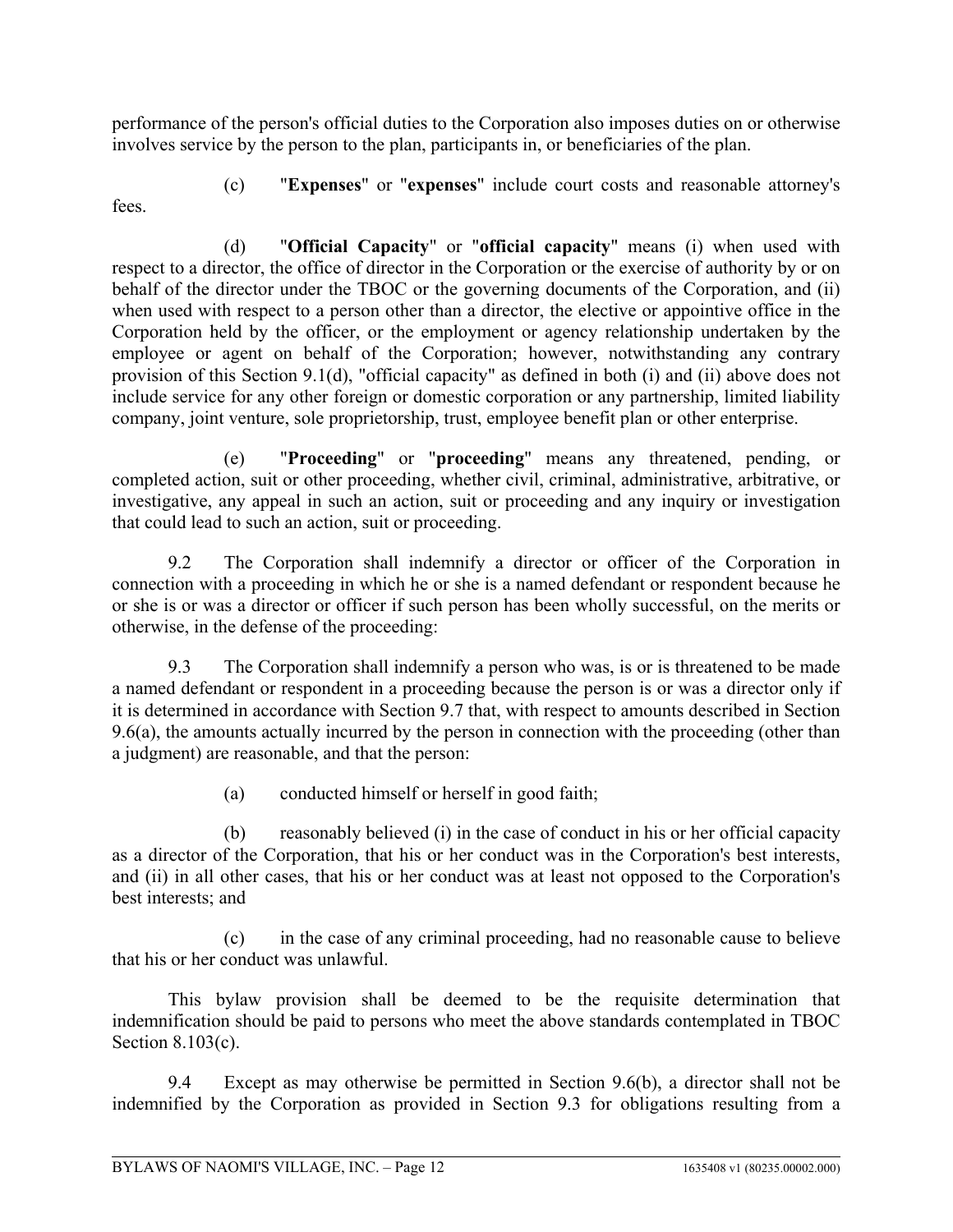proceeding (a) in which the director is found liable on the basis that personal benefit was improperly received by him or her, whether or not the benefit resulted from an action taken in the person's official capacity, or (b) in which the person is found liable to the Corporation.

9.5 Action taken or omitted by a director with respect to an employee benefit plan in the performance of the person's duties for a purpose reasonably believed by the person to be in the interest of the participants and beneficiaries of the plan is for a purpose that is not opposed to the best interests of the Corporation. Action taken or omitted by a director serving the Corporation for another enterprise described in Section 9.1(b) for a purpose reasonably believed by the director to be in the interest of the other enterprise or its owners or members is for a purpose that is not opposed to the best interests of the Corporation. The termination of a proceeding by judgment, order, settlement or conviction or on a plea of nolo contendere or its equivalent is not of itself determinative that the person did not meet the requirements set forth in Section 9.3. A person shall be deemed to have been found liable in respect of any claim, issue, or matter only if the liability is established by an order, including a judgment or decree of a court, and all appeals of the order are exhausted or foreclosed by law.

9.6

(a) Subject to Section 9.6(b), a person shall be indemnified by the Corporation as provided in Section 9.3 against judgments (including arbitration awards), penalties, settlements, fines, and excise or similar taxes (except as expressly excluded in Section 9.16), including an excise tax assessed against the person with respect to an employee benefit plan, and reasonable expenses actually incurred by the person in connection with the proceeding.

(b) Notwithstanding any contrary provision of Section 9.6(a), if the person to be indemnified with respect to a proceeding is found liable to the Corporation or is found liable on the basis that personal benefit was improperly received by the person, the indemnification described in Sections 9.3 and 9.6(a):

(i) is limited to reasonable expenses actually incurred by the person in connection with the proceeding;

(ii) shall not include a judgment, a penalty, a fine, and an excise or similar tax, including an excise tax assessed against the person with respect to an employee benefit plan; and

(iii) may not be made in relation to a proceeding in which the person has been found liable for: (A) willful or intentional misconduct in the performance of the person's duty to the Corporation; (B) breach of the person's duty of loyalty owed to the Corporation; or (C) an act or omission not committed in good faith that constitutes a breach of a duty owed by the person to the Corporation.

9.7 Determination of the permissibility of indemnification under Section 9.3, and the reasonableness of amounts (other than judgments) actually incurred, must be made (a) by a majority vote of directors who at the time of the vote are disinterested and independent, regardless of whether the directors who are disinterested and independent constitute a quorum; (b) by a majority vote of a committee of the Corporation Board, designated to act in the matter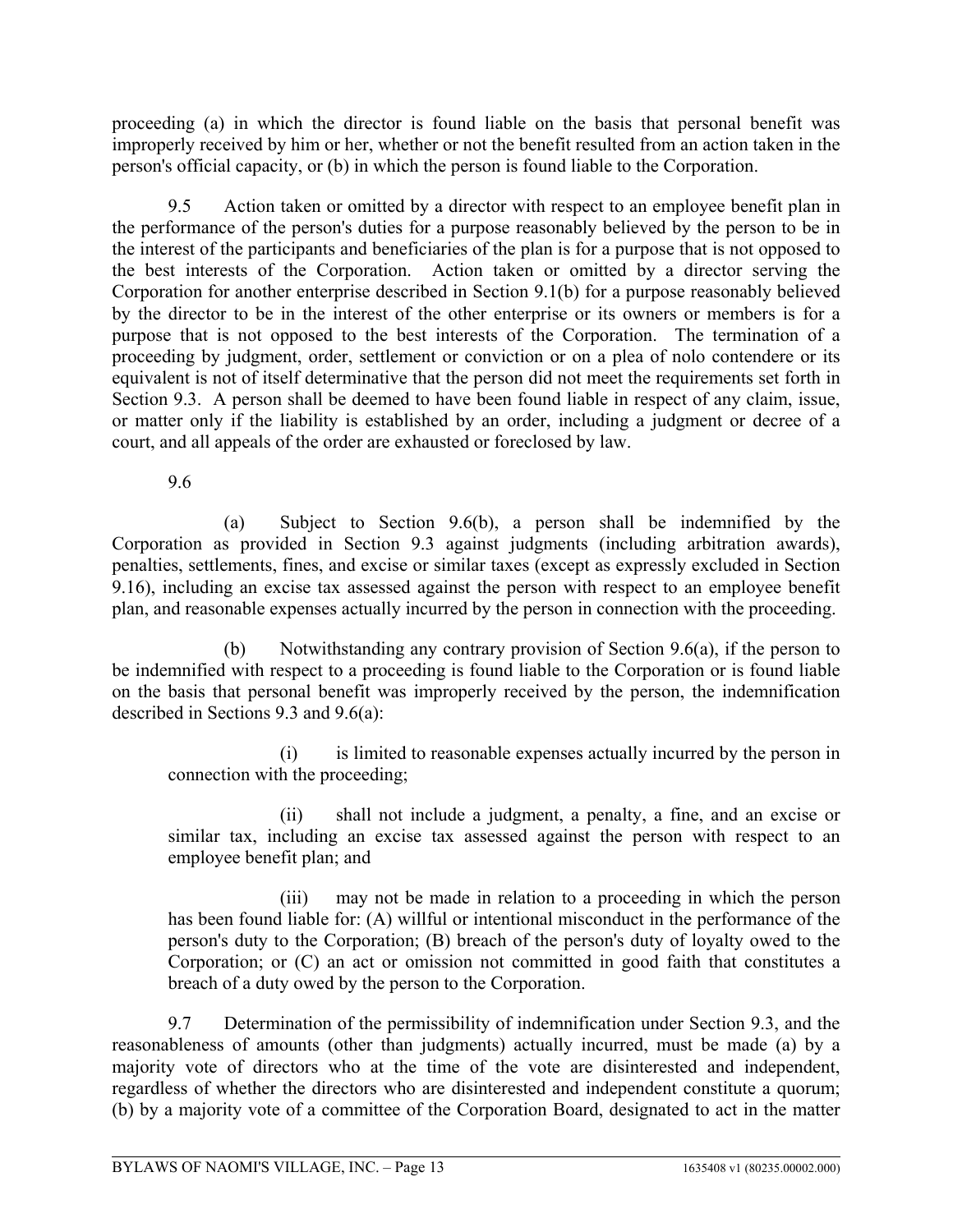by a majority vote of directors who at the time of the vote are disinterested and independent, regardless of whether the directors who are disinterested and independent constitute a quorum, and consisting solely of one or more directors who at the time of the vote are disinterested and independent; or (c) by special legal counsel selected by the Corporation Board or a committee of the Corporation Board by vote as set forth in clause (a) or (b) of this Section 9.7, or, if such a quorum cannot be obtained and such a committee cannot be established, by a majority vote of all directors.

9.8 Notwithstanding any contrary provision of Section 9.7, if the determination that indemnification is permissible is made by special legal counsel described in Section 9.7(c), determination as to reasonableness of expenses must be made by special legal counsel described in Section 9.7(c).

9.9 lf, upon application of a director or officer of the Corporation, a court of competent jurisdiction determines, after giving any notice the court considers necessary, that the director or officer is fairly and reasonably entitled to indemnification in view of all the relevant circumstances, whether or not he or she has met the requirements set forth in Section 9.3 or has been found liable in the circumstances described in Section 9.4, then in addition to any indemnification otherwise provided in these bylaws, the Corporation shall indemnify the director or officer to such further extent as the court shall determine that the person is fairly and reasonably entitled in view of all the relevant circumstances, including an award of the expenses incurred in securing the indemnification; but if the person is found liable to the Corporation or is found liable on the basis that personal benefit was improperly received by the person, without regard to whether the benefit resulted from an action taken in the person's official capacity, the indemnification shall in all cases he limited to reasonable amounts described in Section 9.6(a).

9.10 Reasonable expenses incurred by a currently serving director who was, is or is threatened to be made a named defendant or respondent in a proceeding shall be paid or reimbursed by the Corporation in advance of the final disposition of the proceeding and without the determinations specified in Section 9.3 or Section 9.7, after the Corporation receives:

(a) a written affirmation by the director of the director's good faith belief that he or she has met the standard of conduct necessary for indemnification under this Article; and

(b) a written undertaking by or on behalf of the director to repay the amount paid or reimbursed if it is ultimately determined that the director has not met that standard or it is ultimately determined that indemnification of the director against expenses incurred by him or her in connection with that proceeding is prohibited by Section 9.6(b).

The written undertaking required by Section 9.10(b) must be an unlimited general obligation of the director, and may but need not be secured. It may be accepted by the Corporation without regard to the director's ability to make repayment.

9.11 Reasonable expenses incurred by a former director, or a current or former officer, employee or agent who was, is or is threatened to be made a named defendant or respondent in a proceeding may be paid or reimbursed by the Corporation in advance of the final disposition of the proceeding on terms the Corporation considers appropriate.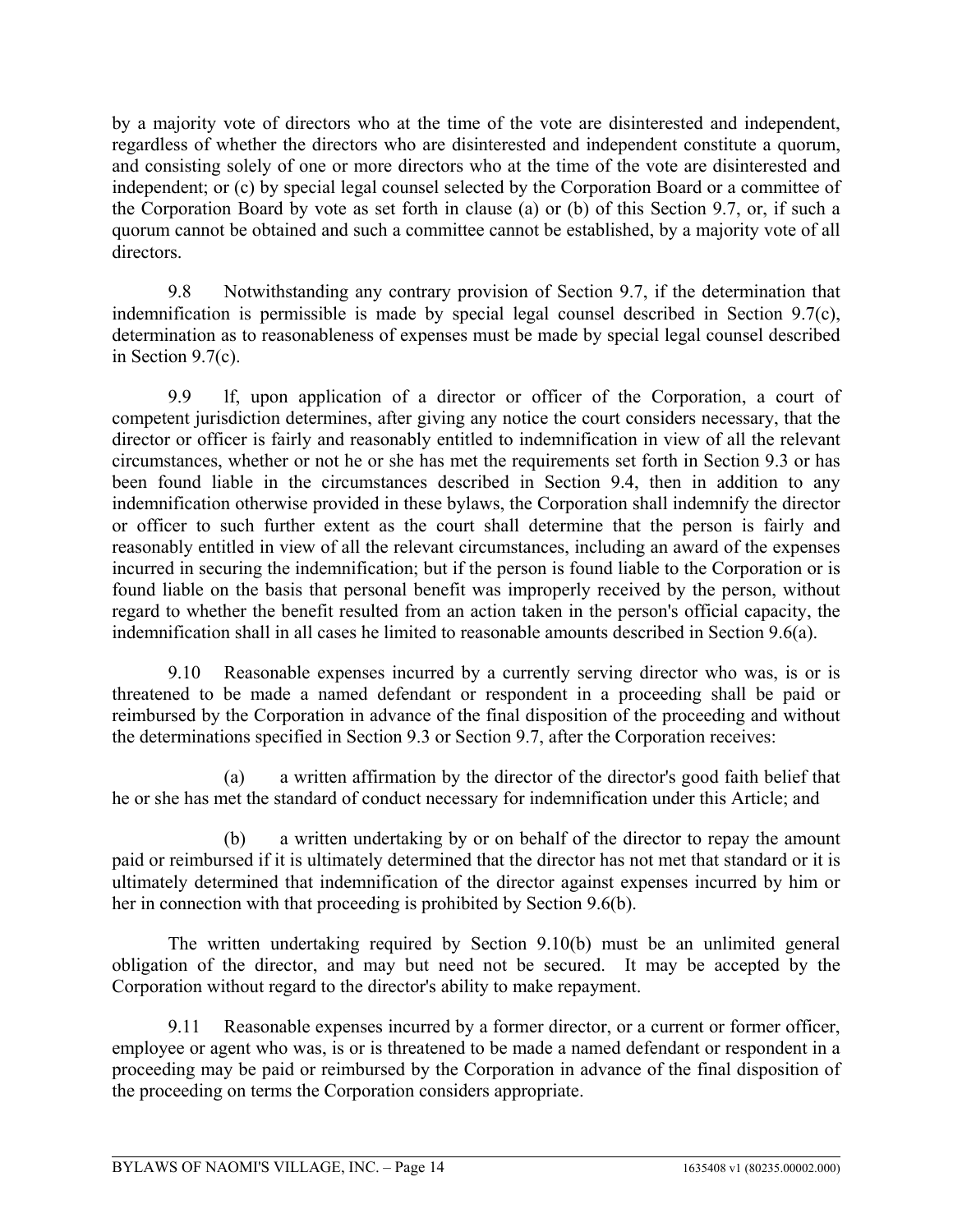9.12 Notwithstanding, any other provision of this Article, the Corporation shall pay or reimburse reasonable expenses incurred by a director in connection with his or her appearance as a witness or other participation in a proceeding relating to the Corporation at a time when the director is not a named defendant or respondent in the proceeding.

9.13 In addition to the required indemnification of officers provided in Sections 9.2 and 9.9, the Corporation may indemnify, advance and reimburse expenses to an officer, employee or agent of the Corporation to the same extent and in the same manner that it may indemnify, advance and reimburse expenses to directors under this Article, and such a person may seek such indemnification, advancement or reimbursement to the same extent as could a director of the Corporation.

9.14 The Corporation may indemnify and advance expenses to an officer, employee or agent and who is not a director to such further extent, consistent with law, as may be provided by general or specific action of the Corporation Board, contract or as permitted or required by common law.

9.15

(a) The Corporation may purchase or procure, or establish and maintain insurance or another arrangement to indemnify or hold harmless any person who is or was a director, officer, employee or agent of the Corporation or who is or was serving at the request of the Corporation as a director, officer, partner, manager, venturer, proprietor, trustee, employee, agent or similar functionary of another foreign or domestic corporation, partnership, limited liability company, joint venture, sole proprietorship, trust, employee benefit plan or other enterprise, against any liability asserted against him or her and incurred by him or her in such a capacity or arising out of his or her status as such a person, whether or not the Corporation would have the power to indemnify the person against that liability under other provisions of this Article. This provision shall be deemed to be the requisite approval for such insurance contemplated in TBOC Section 8.151(c).

(b) Without limiting the power of the Corporation to purchase or procure, or establish and maintain any kind of other arrangement, the Corporation may, for the benefit of persons described in Section 9.15(a): (i) create a trust fund; (ii) establish any form of selfinsurance, including a contract to indemnify; (iii) secure its indemnity obligation by grant of a security interest or other lien on the assets of the Corporation; or (iv) establish a letter of credit, guaranty or surety arrangement.

(c) The insurance may be purchased or procured or established and maintained with any insurer, or another arrangement may be procured, maintained or established within the Corporation or with any insurer or other person deemed appropriate by the Corporation Board, regardless of whether all or part of the stock, securities or other ownership interest in the insurer or other person is owned in whole or part by the Corporation. In the absence of actual fraud, the judgment of the Corporation Board as to the terms and conditions of the insurance or other arrangement and the identity of the insurer or other person participating in an arrangement shall be conclusive, and the insurance or arrangement shall not be voidable and shall not subject the directors approving the insurance or arrangement to liability, on any ground,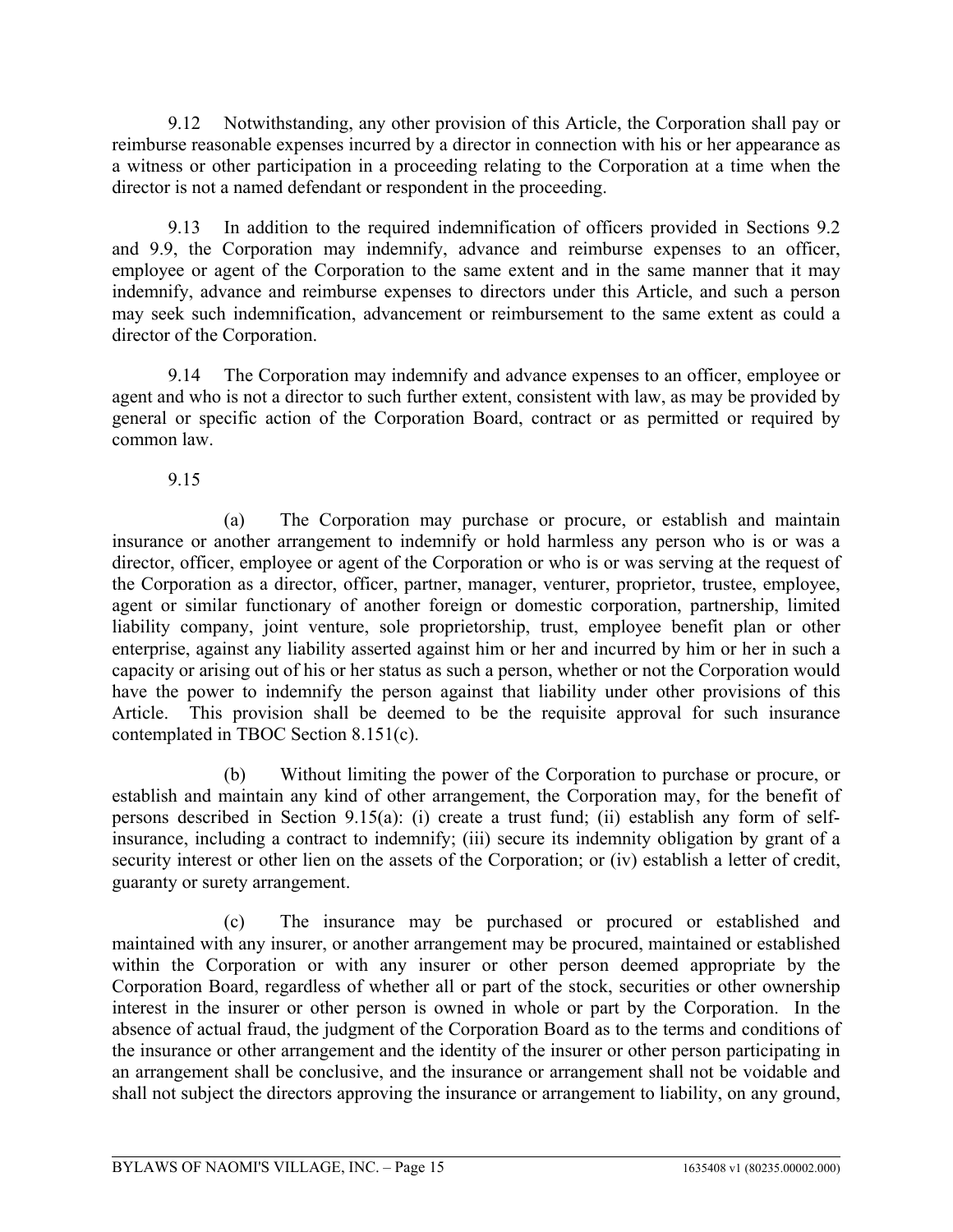regardless of whether directors participating in the approval are beneficiaries of the insurance or arrangement.

9.16 The coverage of any liability insurance purchased by the Corporation pursuant to Section 9.15 may include coverage for the indemnifiable expenses described elsewhere in this Article IX, as well as judgments, fines, settlements, penalties, taxes and expenses of correction, including, if the Corporation is ever considered a private foundation, such expenses as may be related to taxes, penalties and expenses of correction imposed under Chapter 42 of the Code. However, if the Corporation is ever considered a private foundation, and coverage for judgments, fines, settlements, penalties, taxes and expenses of correction is included in any liability insurance so purchased by the Corporation, the Corporation shall request the insurance carrier from whom such insurance is purchased to furnish the Corporation with the portion of any insurance premium payable that is attributable to such coverage of a foundation manager's expenses for (a) any penalty, tax (including a tax imposed by chapter 42 of the Code), or expense of correction, (b) any expense not reasonably incurred by such a manager in connection with a civil judicial or civil administrative proceeding arising out of such manager's performance of services on behalf of the Corporation, or (c) any expense resulting from an act or failure to act with respect to which such manager has acted willfully and without reasonable cause. That portion of such premium as is so designated by the insurance carrier shall be allocated pro rata among the directors, officers and employees of the Corporation, as well as any other party actually included within such coverage pursuant to the provisions of Section 9.15, and included, where applicable, in the compensation paid to each such director, officer, employee or other party by the Corporation, all as described in Treas. Reg. § 53.4941(d)-2(0).

9.17 No purchase of insurance, indemnification or other action contemplated or allowed by this Article shall be construed to allow or permit any such purchase, indemnification or action, except as such is within any limitations placed on the Corporation as a tax exempt organization under the provisions of the Code, the TBOC or other laws of the State of Texas, or any other applicable rule or regulation.

9.18 If the Corporation ever has members, the Corporation Board shall report to the members in writing regarding any indemnification or advance of expenses made pursuant to this Article IX. Any such report must be made with or before the notice or waiver of notice of the next meeting of the members and before the next submission to the members of any consent to action without meeting, provided in all events such report must be made not later than the first anniversary date of the indemnification or advance.

#### **ARTICLE X Conflicts of Interest**

10.1 The purpose of this conflict of interest policy is to protect the Corporation's interest when it is contemplating entering into a transaction or arrangement that might benefit the private interest of an officer or director of the Corporation or might result in a possible excess benefit transaction. This policy is intended to supplement but not replace any applicable state and federal laws governing conflict of interest applicable to nonprofit and charitable organizations.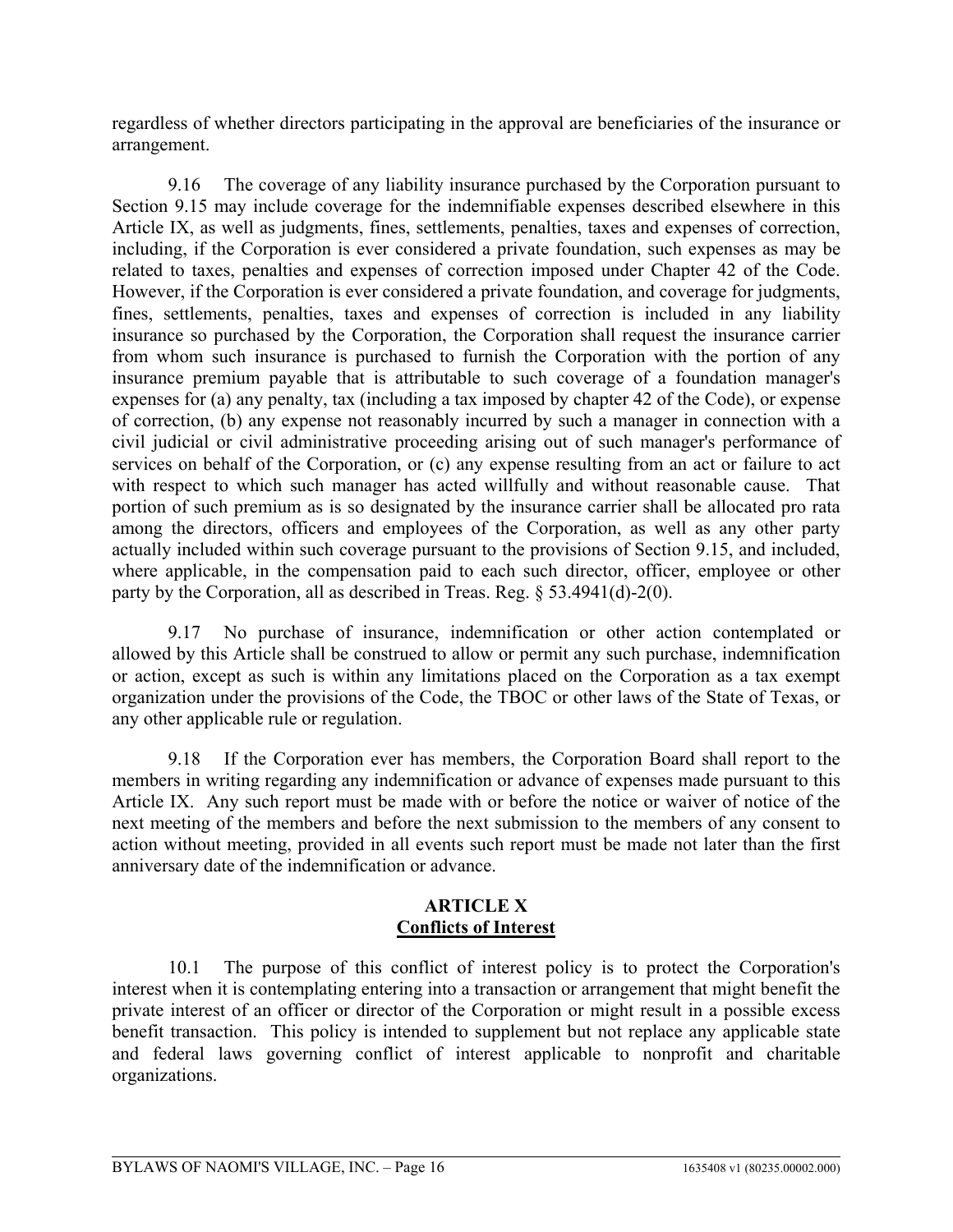(a) Interested Person. Any director, principal officer, or member of a committee with Corporation Board delegated powers, who has a direct or indirect financial interest, as defined below, in a contemplated or completed transaction is an interested person.

(b) Financial Interest. A person has a financial interest if the person has, directly or indirectly, through business, investment, or family:

(i) An ownership or investment interest in any entity with which the Corporation has a transaction or arrangement;

(ii) A compensation arrangement with the Corporation or with any entity or individual with which the Corporation has a transaction or arrangement; or

(iii) A potential ownership or investment interest in, or compensation arrangement with, any entity or individual with which the Corporation is negotiating a transaction or arrangement.

Compensation includes direct and indirect remuneration as well as gifts or favors that are not insubstantial. A financial interest is not necessarily a conflict of interest. Under Section 10.2(a), a person who has a financial interest may have a conflict of interest only if the appropriate Corporation Board or committee decides that a conflict of interest exists.

10.2 Procedures

(a) Duty to Disclose. In connection with any actual or possible conflict of interest, an interested person must disclose the existence of the financial interest and be given the opportunity to disclose all material facts to the directors and members of committees with Corporation Board delegated powers considering the proposed transaction or arrangement.

(b) Determining Whether a Conflict of Interest Exists. After disclosure of the financial interest and all material facts, and after any discussion with the interested person, the interested person shall leave the Corporation Board or committee meeting while the determination of a conflict of interest is discussed and voted upon. The remaining board or committee members, as the case may be, shall decide if a conflict of interest exists.

(c) Procedures for Addressing the Conflict of Interest.

(i) An interested person may make a presentation at the Corporation Board or committee meeting, but after the presentation, that person shall leave the meeting during the discussion of, and the vote on, the transaction or arrangement involving the possible conflict of interest.

(ii) The chairperson of the Corporation Board or committee shall, if appropriate, appoint a disinterested person or committee to investigate alternatives to the proposed transaction or arrangement.

(iii) After exercising due diligence, the Corporation Board or committee shall determine whether the Corporation can obtain with reasonable efforts a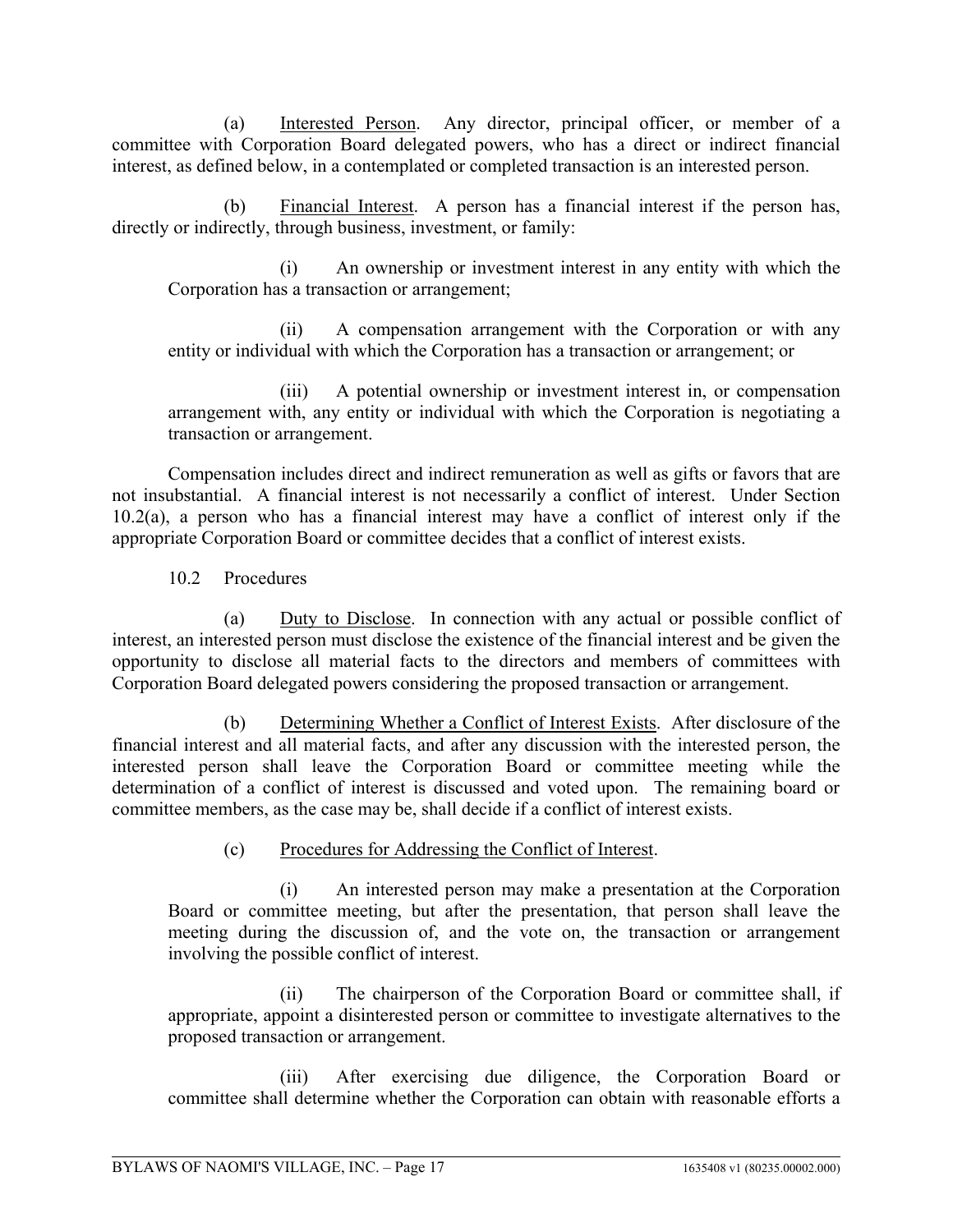more advantageous transaction or arrangement from a person or entity that would not give rise to a conflict of interest.

(iv) If a more advantageous transaction or arrangement is not reasonably possible under circumstances not producing a conflict of interest, the Corporation Board or committee shall determine by a majority vote of the disinterested directors whether the transaction or arrangement is in the Corporation's best interest, for its own benefit, and whether it is fair and reasonable. In conformity with the above determination it shall make its decision as to whether to enter into the transaction or arrangement.

### (d) Violations of the Conflicts of Interest Policy.

(i) If the Corporation Board or committee has reasonable cause to believe a member has failed to disclose actual or possible conflicts of interest, it shall inform the member of the basis for such belief and afford the member an opportunity to explain the alleged failure to disclose.

(ii) If, after hearing the member's response and after making further investigation as warranted by the circumstances, the Corporation Board or committee determines the member has failed to disclose an actual or possible conflict of interest, it shall take appropriate disciplinary and corrective action.

10.3 Records of Proceedings. The minutes of the Corporation Board and all committees with board delegated powers shall contain:

(a) The names of the persons who disclosed or otherwise were found to have a financial interest in connection with an actual or possible conflict of interest, the nature of the financial interest, any action taken to determine whether a conflict of interest was present, and the Corporation Board's or committee's decision as to whether a conflict of interest in fact existed.

(b) The names of the persons who were present for discussions and votes relating to the transaction or arrangement, the content of the discussion, including any alternatives to the proposed transaction or arrangement, and a record of any votes taken in connection with the proceedings.

10.4 Compensation.

(a) A voting member of the Corporation Board who receives compensation, directly or indirectly, from the Corporation for services is precluded from voting on matters pertaining to that member's compensation.

(b) A voting member of any committee whose jurisdiction includes compensation matters and who receives compensation, directly or indirectly, from the Corporation for services is precluded from voting on matters pertaining to that member's compensation.